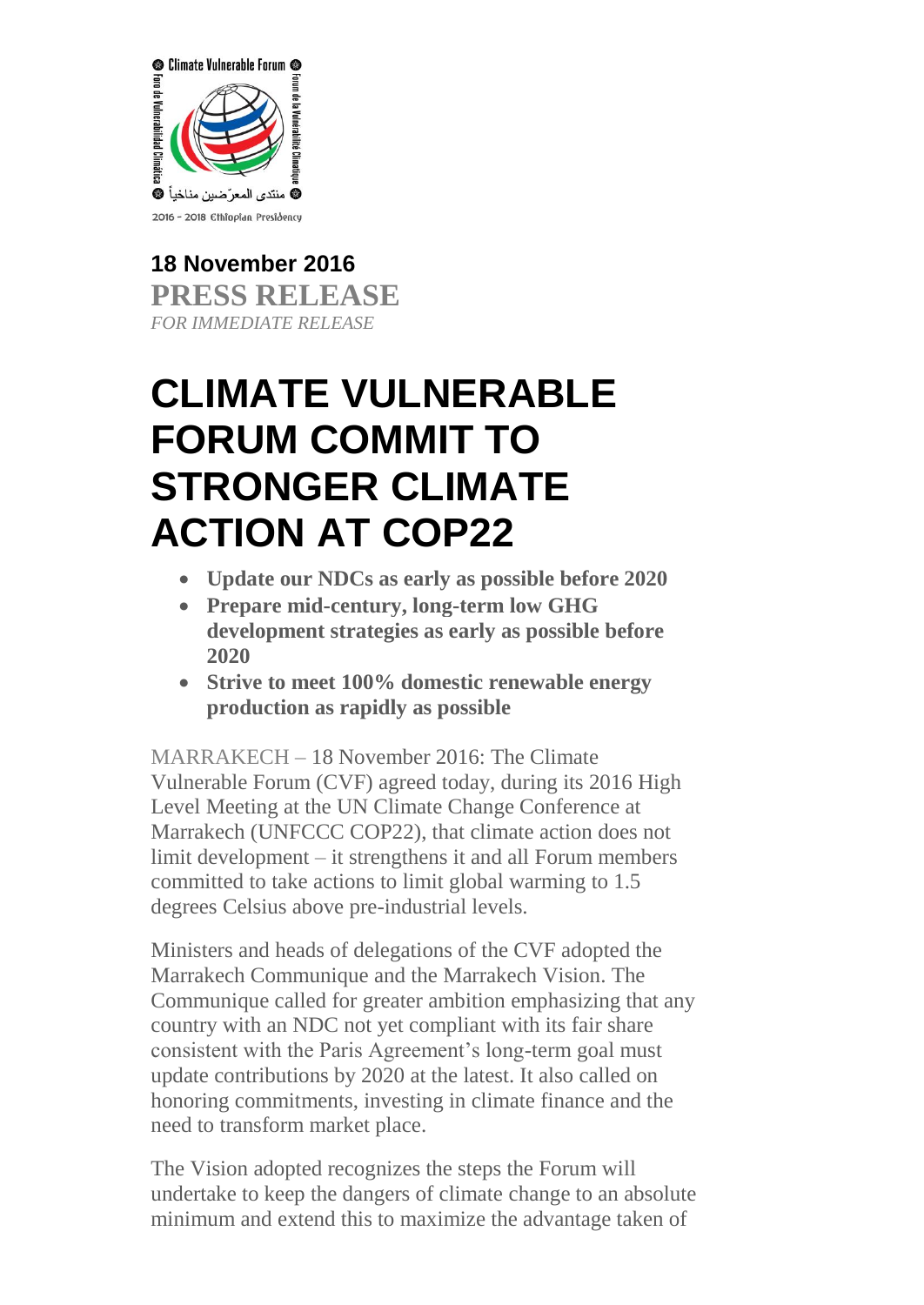#### CLIMATE VULNERABLE FORUM HIGH LEVEL MEETING | Press Release

the benefits of climate action, including striving to achieve 100% renewable energy the latest between 2030 and 2050.

Climate Vulnerable Former-Forum Chair, **H.E. Dr. Gemedo Dalle**, Ministry of Environment, Forest and Climate Change invited **all CVF members to pursue robust domestic climate action, and to encourage other countries to deliver the targets the Forum has embraced**. Minister Dalle added: **"Without stronger climate action, we might not survive, and this is not an option."**

**H.E. Mr. Mattlan Zackhras**, Hon. Minister in Assistance to the President of the Marshall Islands said that this is a turning point in climate leadership and transformation that is bound to secure a safer future for vulnerable communities. Minister Zackhras added: "**We are pioneering the transformation towards 100% renewable energy, but we want other countries to follow in our foot steps in order to evade catastrophic impacts we are experiencing through hurricanes, flooding and droughts."**

**H.E. Ms. Evelyn Cruzada**, Office of the Cabinet Secretary of the Philippines said that climate actions will generate the income needed to finance adaptation plans. Secretary Cruzada added: "**climate action is not optional, and neither is the developed countries obligation to support climate resilient development. Adaptation is central to the ability of vulnerable countrie like the Philippines too thrive**."

**H.E. Mr. Edgar Gutierrez**, Hon. Minister of Environment and Energy of Costa Rica said **that meeting the 1.5C target requires an immediate sense of urgency from all parties**. Secretary Gutierrez added: "**We don't know what countries are still waiting for to move towards net carbon neutrality and 100% renwable energy, all parties should start the transition, otherwise we will all suffer**."

**Dr. Saleemul Huq**, Director of the Centre for Climate Change and Development, Bangladesh; Chair of the CVF Expert Advisory Group said that **CVF's unprecedented leadership in this declaration challenges other countries into action**. Dr. Huq added: "I am moved to be withnessing this historic moment, the CVF countries have paved the way to a much safer, healthier and prosperous world."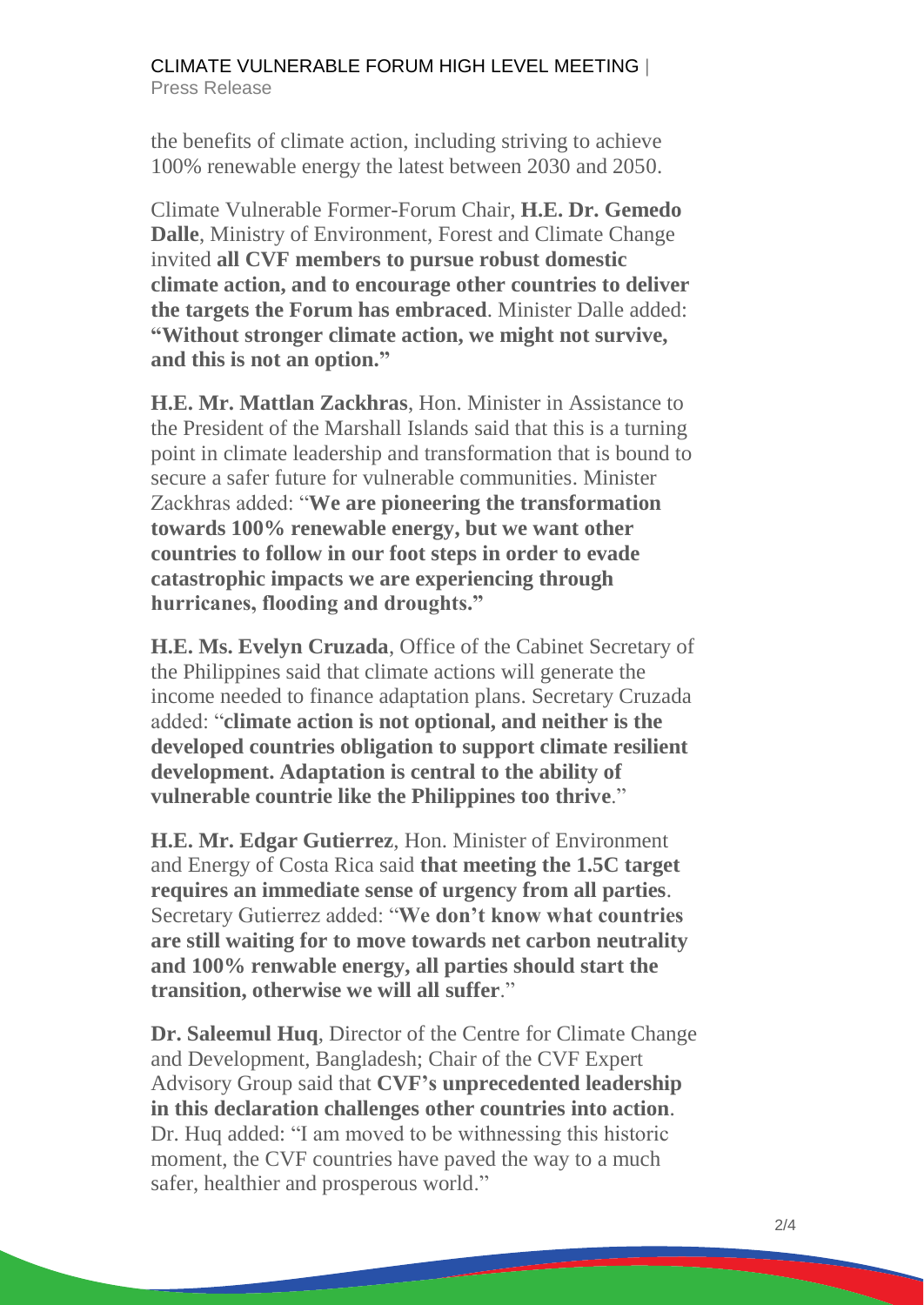### CLIMATE VULNERABLE FORUM HIGH LEVEL MEETING | Press Release

**Ms. Kathy Jetnil-Kijiner**, Marshallese Poet performed her poem turning the focus on the consequences of inaction on human dignity.

Commenting on the next steps **H.E. Mr. Kare Chawicha**, State Minister of Environment, Forest and Climate Change of Ethiopia said **that mitigating climate change impacts require concerted efforts and engagement of the whole spectre of socitey from government to citizens**. State Minister Chawicha added: "**We pledge to inform and educate everyone about climate risks and the impact of taking action, from government contributions to the smallest initiatives by individuals**."

END

## **Documents**

Read the Marrakech Vision: [www.thecvf.org/marrakech](http://www.thecvf.org/marrakech-vision)[vision](http://www.thecvf.org/marrakech-vision)

Read the Marrakech Communique: [www.thecvf.org/marrakech-communique](http://www.thecvf.org/marrakech-communique)